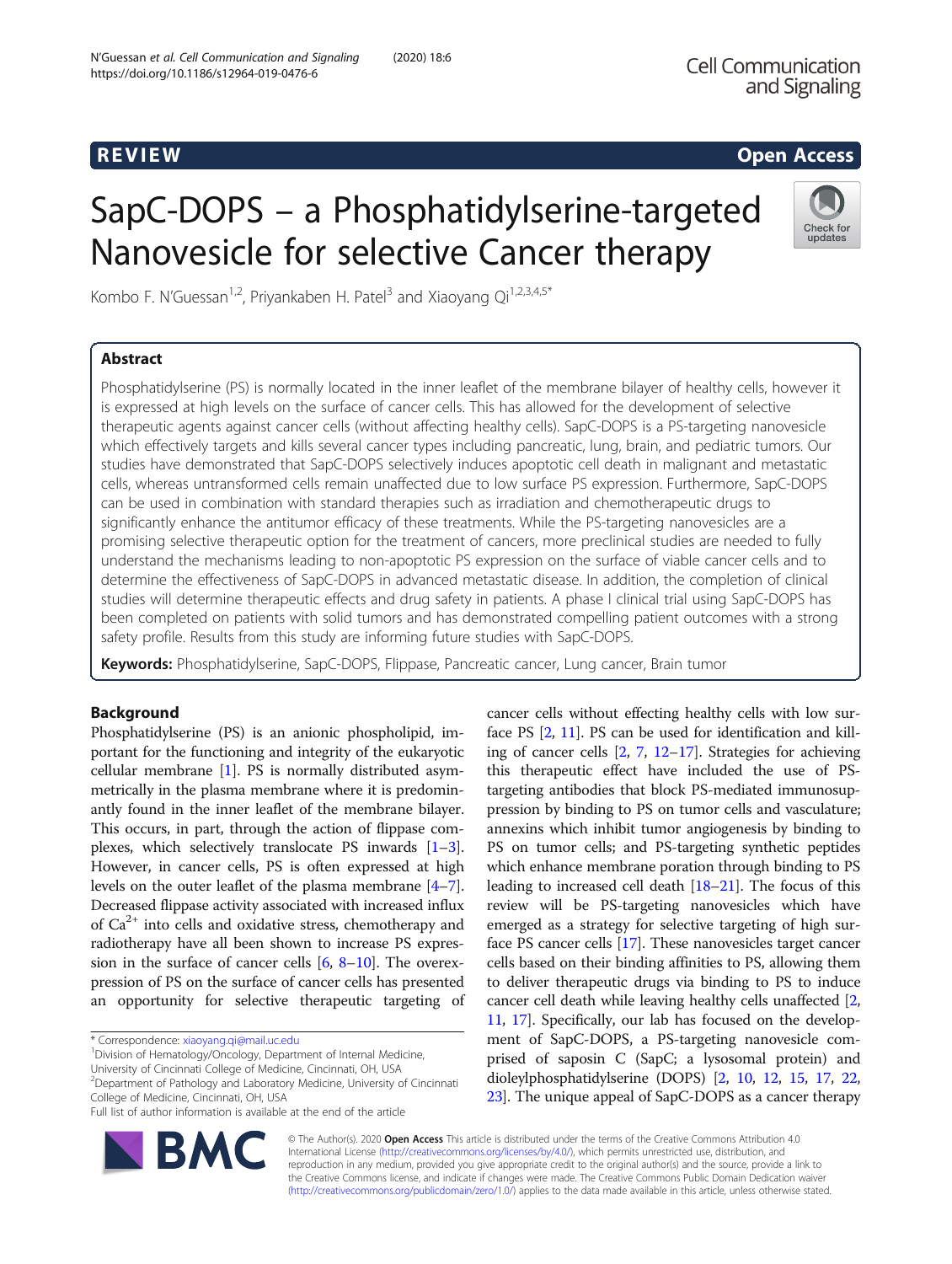include its consistent selective targeting and killing of cancer cells while being tolerated in healthy cells – this phenomenon has been reflected in results of phase I clinical trials where SapC-DOPS showed a strong safety profile [\[24,](#page-4-0) [25\]](#page-4-0). In addition, SapC-DOPS [[1](#page-3-0)] utilizes multiple mechanisms to induce cancer cell death including caspase 9 cleavage and lysosomal membrane permeability [[2\]](#page-3-0) is capable of crossing the blood-brain tumor barrier and [[3](#page-3-0)] enhances the effects of existing therapies [\[9](#page-3-0), [10,](#page-3-0) [23,](#page-4-0) [26](#page-4-0)]. Therapeutic assessment of SapC-DOPS and other PStargeting nanovesicles by other researchers indicate that, as a class, they are a promising therapeutic option for the treatment of several types of cancers.

#### SapC-DOPS

SapC-DOPS is a nanovesicle derived from sphingolipid activator protein C (SapC) and dioleylphosphatidylserine (DOPS) [[2,](#page-3-0) [17,](#page-4-0) [27](#page-4-0)–[31\]](#page-4-0). At low pH ranges, SapC and DOPS spontaneously form nanovesicles with a mean diameter of approximately 200 nm. Saposin C is one of four small glycoproteins derived from the cleavage of the saposin precursor, prosaposin. It is a heat-stable, protease-resistant, non-enzymatic activator of lysosomal enzymes [[2,](#page-3-0) [17](#page-4-0), [27](#page-4-0)–[31](#page-4-0)].

Binding of SapC-DOPS to cancer cells is dependent on PS expression on the surface of cells [\[2](#page-3-0), [7](#page-3-0), [10,](#page-3-0) [14](#page-4-0)–[16](#page-4-0), [22](#page-4-0), [32](#page-4-0)–[34\]](#page-4-0). Following PS binding, SapC undergoes conformational changes resulting in the reorientation of its functional helical domains. SapC requires direct binding and interaction with PS to exert its enzyme-activating activity [\[2](#page-3-0), [17](#page-4-0)]. Importantly, the higher the PS expression on the surface of a cell, the more effectively SapC-DOPS binds to the cell and triggers the ceramide cascade, ultimately resulting in apoptosis (Fig. 1)  $[15, 26]$  $[15, 26]$  $[15, 26]$  $[15, 26]$ . Binding of SapC to PS is favored at acidic pH. Similarly, studies of SapC-DOPS in lung cancer cells have revealed that SapC–DOPS binding to cancer cells is more pronounced at low pH [[15\]](#page-4-0). As the tumor microenvironment is acidic  $[35, 36]$  $[35, 36]$  $[35, 36]$  $[35, 36]$  $[35, 36]$ , SapC-DOPS will especially target the tumor's surface PS while leaving normal tissues (with neutral pH) alone. The activation of acid sphingomyelinase by SapC leads to intracellular production and accumulation of ceramide, and subsequent apoptosis [\[37](#page-4-0)]. Studies in neuroblastoma reveal that SapC-DOPS-induced apoptosis involves cytosolic release of second mitochondria-derived activator of caspases (Smac) and cytochrome c, as well as mitochondrial translocation and polymerization of Bax (Fig. 1)  $[26]$  $[26]$  $[26]$ . Studies of saposin C membrane fusion revealed that although saposin C-induced fusion occurred



several pathways including oxidative stress, irradiation and chemotherapy. SapC-DOPS targets PS-rich membrane surfaces and induces cancer cell death by activating acid sphingomyelinase and increasing ceramide levels in the cell. This increase in ceramide levels induces cell death by (1) inducing lysosome membrane permeability and (2) inducing cytosolic release of Smac and Cyt C leading to caspase 9 cleavage and apoptosis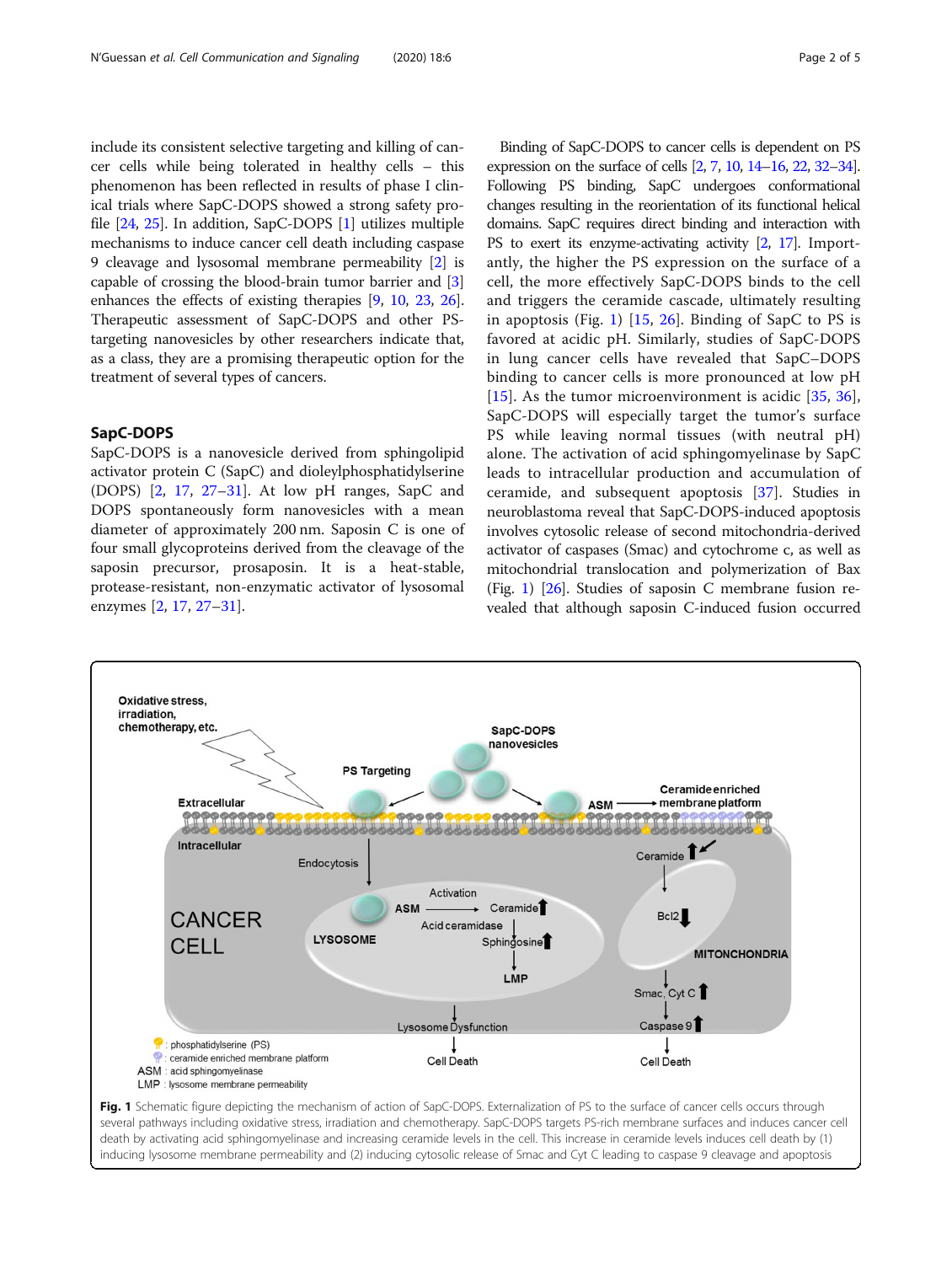with a mixture of anionic saturated and unsaturated acyl chains, the fusion process was much slower than that with synthetic unsaturated DOPS, thus DOPS enhances saposin C fusion, especially at acidic pH  $[30]$ . Importantly, when saposin C or DOPS were used individually to treat pancreatic cancer cells, apoptosis was not induced. These results suggest that both Saposin C and DOPS are required for optimal cytotoxic effects of SapC-DOPS [[15](#page-4-0)].

#### Theraeutic studies of SapC-DOPS in cancer cells

SapC-DOPS has been shown to effectively bind to, enter and induce cell death in several cancer cell types [\[7,](#page-3-0) [9,](#page-3-0) [10](#page-3-0), [12](#page-4-0)–[15,](#page-4-0) [17](#page-4-0), [22](#page-4-0), [23,](#page-4-0) [38](#page-4-0)]. In vitro, the cytotoxic effect of SapC-DOPS correlated with surface PS expression on cells. Our studies have demonstrated that SapC-DOPS selectively induces apoptotic cell death in malignant pancreatic cells, whereas untransformed pancreatic ductal epithelial cells remain unaffected [\[13](#page-4-0)–[15](#page-4-0), [38](#page-4-0)]. Furthermore, animals with xenograft tumors treated with SapC-DOPS showed clear survival benefits and reduced tumor size compare to untreated mice. Use of a double-tracking method in live mice showed that the nanovesicles specifically targeted and accumulated in the orthotopicallyimplanted, bioluminescent pancreatic tumors [[13](#page-4-0), [15\]](#page-4-0).

In in vivo glioblastoma (GBM) tumors, SapC-DOPS showcased its ability to cross the blood–brain tumor barrier (BBTB) as well as target tumor cells, in vitro [\[7](#page-3-0), [10,](#page-3-0) [16](#page-4-0), [32](#page-4-0)–[34](#page-4-0)]. Tumor targeting by SapC-DOPS in vivo was inhibited by blocking PS exposed on cells with lactadherin, a PS binding protein [[10\]](#page-3-0). SapC-DOPS exerts strong anti-angiogenic activity both in vitro and in vivo and hypoxic cells are sensitized to SapC-DOPS–mediated killing [\[10\]](#page-3-0). SapC-DOPS nanovesicles demonstrated direct cytotoxic activity against metastatic breast cancer cells in vitro and also selectively targeted brain metastases-forming cancer cells both in vitro, in cocultures with human astrocytes, and in vivo, in mouse models of brain metastases derived from human breast or lung cancer cells [[7\]](#page-3-0).

Similar effects were observed in skin, lung and breast cancer cells. Using a cell viability assay (MTT), the cytotoxic effect of SapC-DOPS was tested in three skin tumor cell lines (squamous cell carcinoma, SK-MEL-28, and MeWo) and compared to two normal nontumorigenic skin cells lines, normal immortalized keratinocyte (NIK) and human fibroblast cell (HFC) [\[12](#page-4-0)]. The study revealed that the nanovesicles selectively killed the skin cancer cells whereas untransformed skin cancer cells were unaffected. These results were confirmed in vivo using subcutaneous skin tumor xenografts. We also showed that SapC-DOPS specifically targets human lung cancer xenografts, and that systemic therapy with SapC–DOPS induces tumor death and significantly inhibits tumor growth [\[22\]](#page-4-0).

The effect of SapC-DOPS has also been assessed in the pediatric cancers using neuroblastoma and peripheral neuroblastic tumors [\[17,](#page-4-0) [26](#page-4-0)]. SapC-DOPS effectively targeted and inhibited the growth of neuroblastoma and pNTS in vitro. Furthermore, xenograft mice were used to demonstrate in vivo therapeutic efficacy. In these mice, SapC-DOPS exhibited specific targeting of neuroblastoma tumors and induced apoptotic cell death [\[17,](#page-4-0) [26](#page-4-0)].

### SapC-DOPS combination treatments

Studies investigating the effects of irradiation on SapC-DOPS cytotoxicity have shown that fractionated radiation enhances the effect of SapC-DOPS in some cancer cell lines [[23\]](#page-4-0). In vitro irradiation of cancer cell lines increased median surface PS expression of surviving cells [[9](#page-3-0)]. The observed effects of increased surface PS and sensitization to SapC-DOPS was most pronounced in cell lines with lower initial surface PS expression. The observed effects were also seen in vivo where radiation increased the surface PS of tumor cells in subcutaneous xenografts in nude mice. The study revealed an inverse relationship between surface PS expression in cancer cells and sensitivity to radiation-induced cell death. Furthermore, serial irradiation which increased overall surface PS expression in surviving cells, increased resistance to radiation and chemotherapeutic drugs. These findings suggest a possible surface PS-based mechanism for radio- or chemo-therapeutic resistance. In addition to irradiation, SapC-DOPS has displayed strong synergistic interactions with the apoptosis-inducing agent, temozolomide (TMZ) in GBM cells although the mechanism behind the synergistic effect has not been fully elucidated [\[23\]](#page-4-0).

#### SapC-DOPS clinical trial

A phase I clinical trial for SapC-DOPS (BXQ-350) was initiated in 2016 for patients with advanced solid tumors and recurrent high-grade gliomas. Phase 1a and 1b studies revealed an impressive safety profile and some efficacy even though treatment was started at very late stages of the disease [[24,](#page-4-0) [25\]](#page-4-0). Thus far, BXQ-350 has had no serious related adverse events in patients [\[25](#page-4-0)].

#### Current challenges and future directions

Currently, the majority of studies of PS in the tumor microenvironment are in the context of apoptosis, phagocytosis and immune cell function [[4,](#page-3-0) [6,](#page-3-0) [39,](#page-4-0) [40](#page-4-0)]. However, numerous studies have suggested a potential therapeutic use of PS-targeted nanovesicles such as SapC-DOPS in combination with current cancer treatments for targeting non-apoptotic cancer cells with elevated surface PS expression [[9](#page-3-0), [23](#page-4-0)]. As previously stated, cancer cells vary in their expression of surface PS so identification of treatments that elevate surface PS expression in low surface PS cancer cells, such as irradiation, would facilitate targeting of these cells using PS-targeted nanovesicles [\[9](#page-3-0)]. PS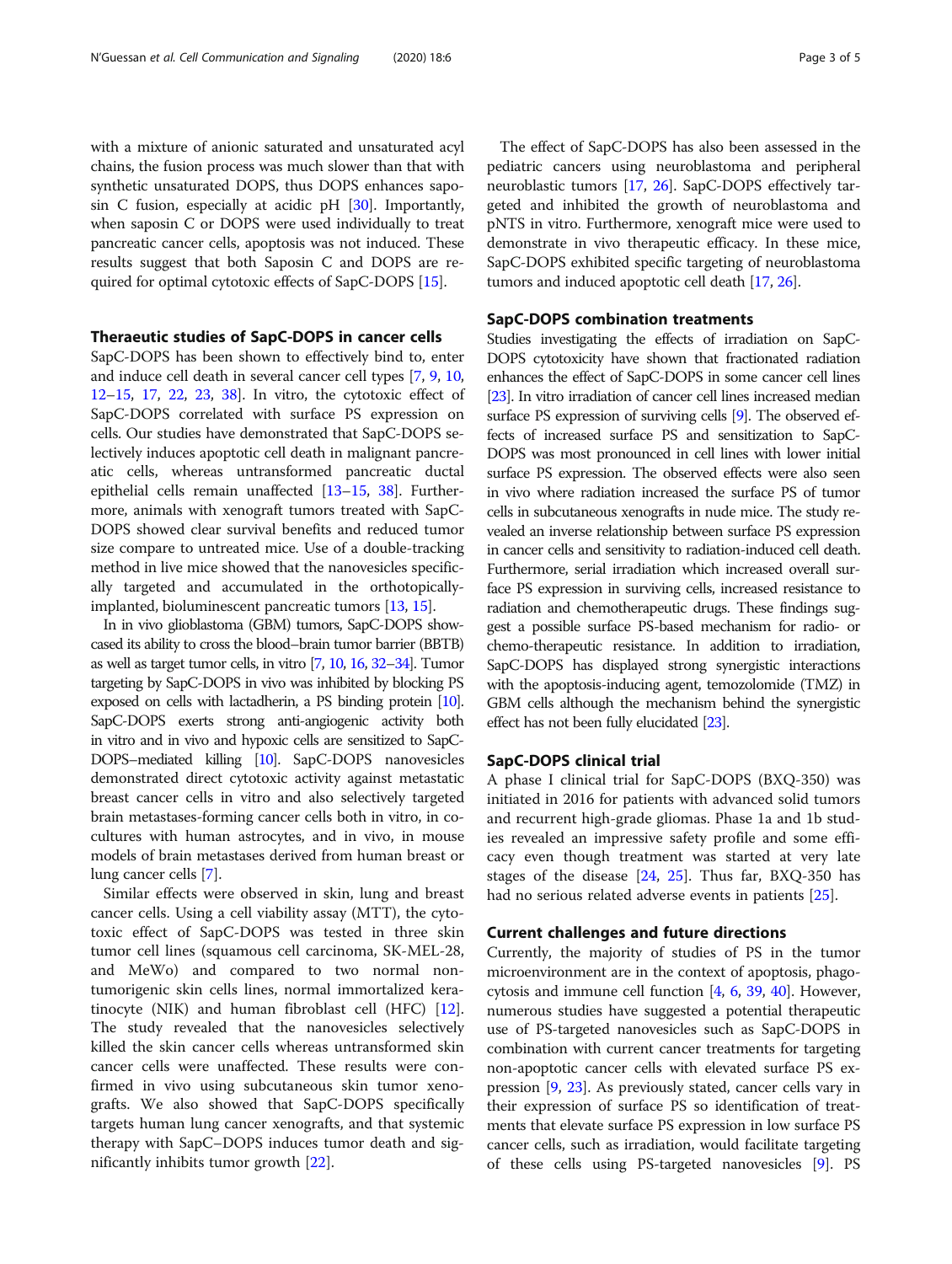<span id="page-3-0"></span>externalization is generally regulated by increases in intracellular calcium, which inhibits the activity of flippases [8, [41\]](#page-4-0), however the exact mechanism leading to non-apoptotic PS externalization in cancer cells remains unknown. Studies suggest that the mechanisms leading to PS externalization in non-apoptotic cancer cells involve oxidative stress and reduced flippase activity [4, 8, [42](#page-4-0)]. Oxidative stress in the tumor microenvironment is thought to promote PS externalization to the surface of cancer cells leading to the development of tumor immunity by recognizing and antagonizing activated human blood monocytes [4, [43](#page-4-0), [44](#page-4-0)]. Identifying the mechanism through with oxidative stress leads to non-apoptotic PS externalization in cancer cells will increase our ability to target all cancer cells with SapC-DOPS and other PS-targeting nanovesicles.

In summary, SapC-DOPS has shown the ability to cross the BBTB, allowing for selective killing of brain tumor cells expressing elevated surface PS [7]. However, the mechanism by which this occurs is only partially understood. Understanding the mechanisms involved in facilitating this process will allow for further investigations combining SapC-DOPS with other brain tumor treatments such as previously described with TMZ [\[23](#page-4-0)]. While most in vivo studies of SapC-DOPS have been in primary tumor models [9, 10, [15,](#page-4-0) [22\]](#page-4-0), SapC-DOPS has been shown to be effective against brain metastasesforming cancer cells both in vitro and in vivo [7]. Greater assessment of SapC-DOPS in a metastatic setting would be informative in determining the extent of its effectivity on advanced metastatic cancer disease.

#### Conclusions

SapC-DOPS nanovesicles have been shown to successfully target several cancer types in vitro and in preclinical animal models [7, 9, 10, [12,](#page-4-0) [15,](#page-4-0) [17](#page-4-0)]. The nanovesicles are selectively cytotoxic for cancer cells expressing high levels of surface PS [9, 10, [15](#page-4-0)]. Furthermore, SapC-DOPS nanovesicles are capable of crossing the BBTB [10]. Phase I clinical trials for SapC-DOPS in patients with advanced solid tumors and recurrent highgrade gliomas have revealed an encouraging safety profile [\[24](#page-4-0), [25\]](#page-4-0). In conclusion, SapC-DOPS is a promising and selective PS-targeting treatment option for several cancers types, worthy of further investigation and clinical development.

#### Abbreviations

DOPS: Dioleylphosphatidylserine; HFC: Human fibroblast cell; NIK: Normal immortalized keratinocyte; PS: Phosphatidylserine; SapC: Saposin C; TMZ: Temozolomide

#### Acknowledgments

We wish to thank Harold W. Davis, Ph.D. for his suggestions and work on reviewing this manuscript.

#### Ethical approval and consent to participate

Not applicable.

#### Authors' contributions

Writing, review, and/or revision of the manuscript: KFNg, PHP, XQ. All authors read and approved the final manuscript.

#### Authors' information

Not applicable.

#### Funding

KFN and XQ were partially supported by research funds from NIH (R01CA158372, R21NS095047, and N43CO-2017-0003), Give Hope foundation and Bearcats against Cancer, Hematology-Oncology programmatic support from University of Cincinnati College of Medicine.

#### Availability of data and materials

Not applicable.

#### Consent for publication

Not applicable.

#### Competing interests

X. Qi is listed as an inventor on the patent for SapC-DOPS technology that is the subject of this research. Consistent with current Cincinnati Children's Hospital Medical Center policies, the development and commercialization of this technology has been licensed to Bexion Pharmaceuticals, LLC, in which Dr. Qi, holds a minor (<3%) equity interest.

#### Author details

<sup>1</sup> Division of Hematology/Oncology, Department of Internal Medicine University of Cincinnati College of Medicine, Cincinnati, OH, USA. <sup>2</sup>Department of Pathology and Laboratory Medicine, University of Cincinnati College of Medicine, Cincinnati, OH, USA. <sup>3</sup> Department of Biomedical Sciences, University of Cincinnati, Cincinnati, OH, USA. <sup>4</sup>Division of Human Genetics, Department of Pediatrics, University of Cincinnati College of Medicine and Cincinnati Children's Hospital and Medical Center, Cincinnati, OH, USA.<sup>5</sup> Department of Biomedical Engineering, College of Engineering and Applied Science, University of Cincinnati, Cincinnati, OH, USA.

#### Received: 30 August 2019 Accepted: 5 November 2019 Published online: 09 January 2020

#### References

- 1. Kay JG, Grinstein S. sensing phosphatidylserine in cellular membranes. Sensors. 2011;11(2):1744–55.
- 2. Davis HW, Hussain N, Qi X. Detection of cancer cells using SapC-DOPS nanovesicles. Mol Cancer. 2016;15(1):33.
- 3. Bevers E, Comfurius P, Zwaal R. Regulatory mechanisms in maintenance and modulation of transmembrane lipid asymmetry: pathophysiological implications. Lupus. 1996;5(5):480-7.
- 4. Birge R, Boeltz S, Kumar S, Carlson J, Wanderley J, Calianese D, et al. Phosphatidylserine is a global immunosuppressive signal in efferocytosis, infectious disease, and cancer. Cell Death Differ. 2016;23(6):962.
- 5. Nagata S, Suzuki J, Segawa K, Fujii T. Exposure of phosphatidylserine on the cell surface. Cell Death Differ. 2016;23(6):952.
- Riedl S, Rinner B, Asslaber M, Schaider H, Walzer S, Novak A, et al. In search of a novel target—phosphatidylserine exposed by non-apoptotic tumor cells and metastases of malignancies with poor treatment efficacy. Biochimica et Biophysica Acta (BBA)-Biomembranes. 2011;1808(11):2638–45.
- 7. Blanco VM, Chu Z, Vallabhapurapu SD, Sulaiman MK, Kendler A, Rixe O, et al. Phosphatidylserine-selective targeting and anticancer effects of SapC-DOPS nanovesicles on brain tumors. Oncotarget. 2014;5(16):7105–18.
- Vallabhapurapu SD, Blanco VM, Sulaiman MK, Vallabhapurapu SL, Chu Z, Franco RS, et al. Variation in human cancer cell external phosphatidylserine is regulated by flippase activity and intracellular calcium. Oncotarget. 2015; 6(33):34375–88.
- 9. Davis HW, Vallabhapurapu SD, Chu Z, Vallabhapurapu SL, Franco RS, Mierzwa M, et al. Enhanced phosphatidylserine-selective cancer therapy with irradiation and SapC-DOPS nanovesicles. Oncotarget. 2019;10(8):856.
- 10. Wojton J, Chu Z, Mathsyaraja H, Meisen WH, Denton N, Kwon C, et al. Systemic delivery of SapC-DOPS has antiangiogenic and antitumor effects against glioblastoma. Mol Ther. 2013;21(8):1517–25.